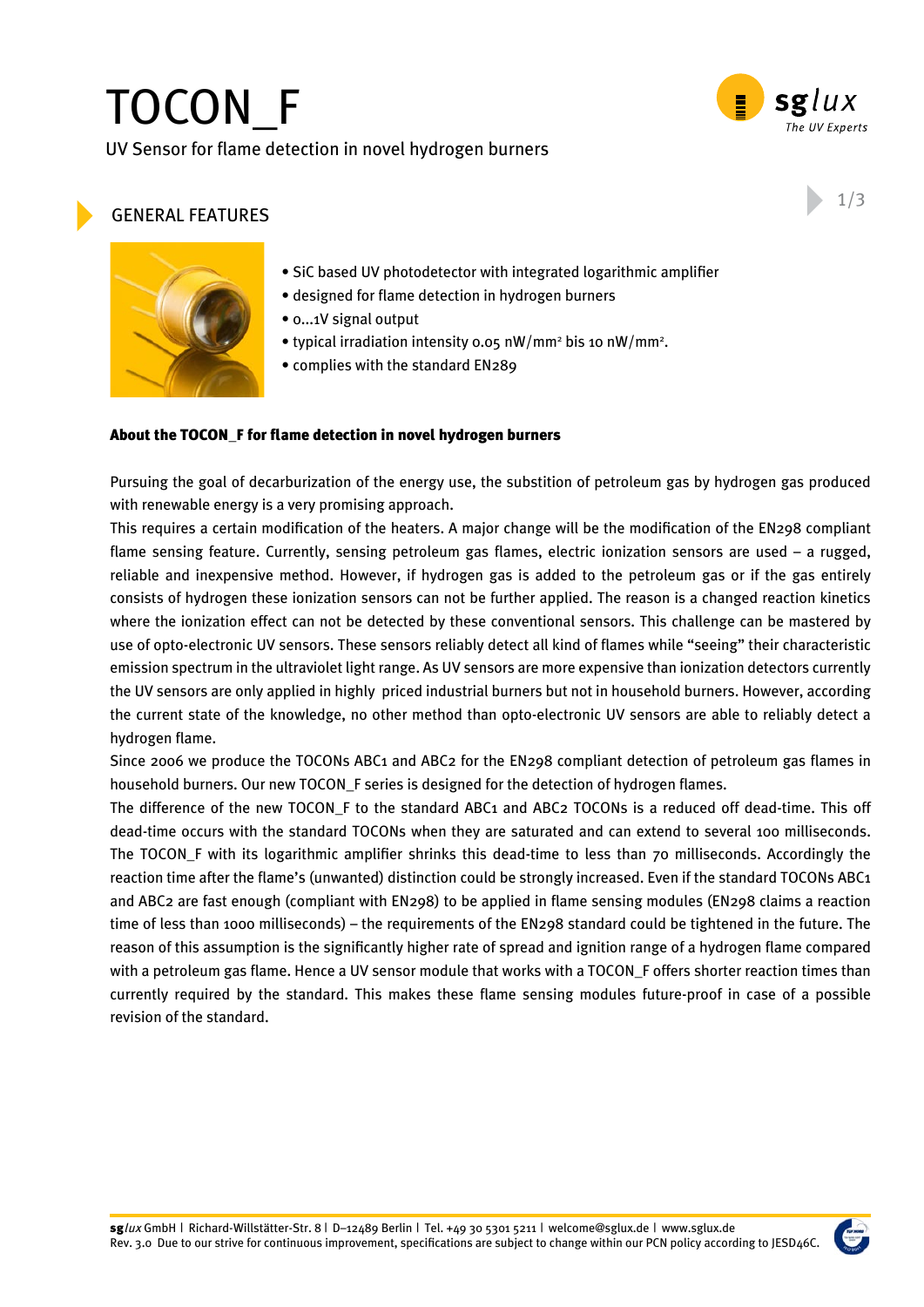## TOCON\_F UV Sensor for flame detection in novel hydrogen burners



## **SPECIFICATIONS** 2/3

| <b>Symbol</b>             | Wert               | Unit                  |
|---------------------------|--------------------|-----------------------|
|                           |                    |                       |
| V <sub>OH</sub>           | 500  3000          | mV/nW/mm <sup>2</sup> |
| $\lambda$ max             | 280                | nm                    |
|                           | 221  358           | nm                    |
| VB                        | $> 10^{10}$        |                       |
|                           |                    |                       |
| V <sub>Supply</sub>       | 2.55               | ۷                     |
| Voffset                   | $\mathbf{1}$       | mV                    |
| $T_c$                     | $< + -0.3$         | $\frac{9}{6}$ K       |
| $\mathsf{I}_{\text{max}}$ | 35                 | μA                    |
| t <sub>rise</sub>         | 0.0112             | ms                    |
| t <sub>fall</sub>         | 4  70              | ms                    |
|                           |                    |                       |
|                           |                    |                       |
|                           | $-40+85$           | °C                    |
|                           |                    | °C                    |
| $T_{\text{gold}}$         | 300                | °C                    |
|                           | Topt<br>$T_{stor}$ | $-40+100$             |



### Normalized Spectral Responsivity



sglux GmbH | Richard-Willstätter-Str. 8 | D–12489 Berlin | Tel. +49 30 5301 5211 | welcome@sglux.de | www.sglux.de Rev. 3.0 Due to our strive for continuous improvement, specifications are subject to change within our PCN policy according to JESD46C.